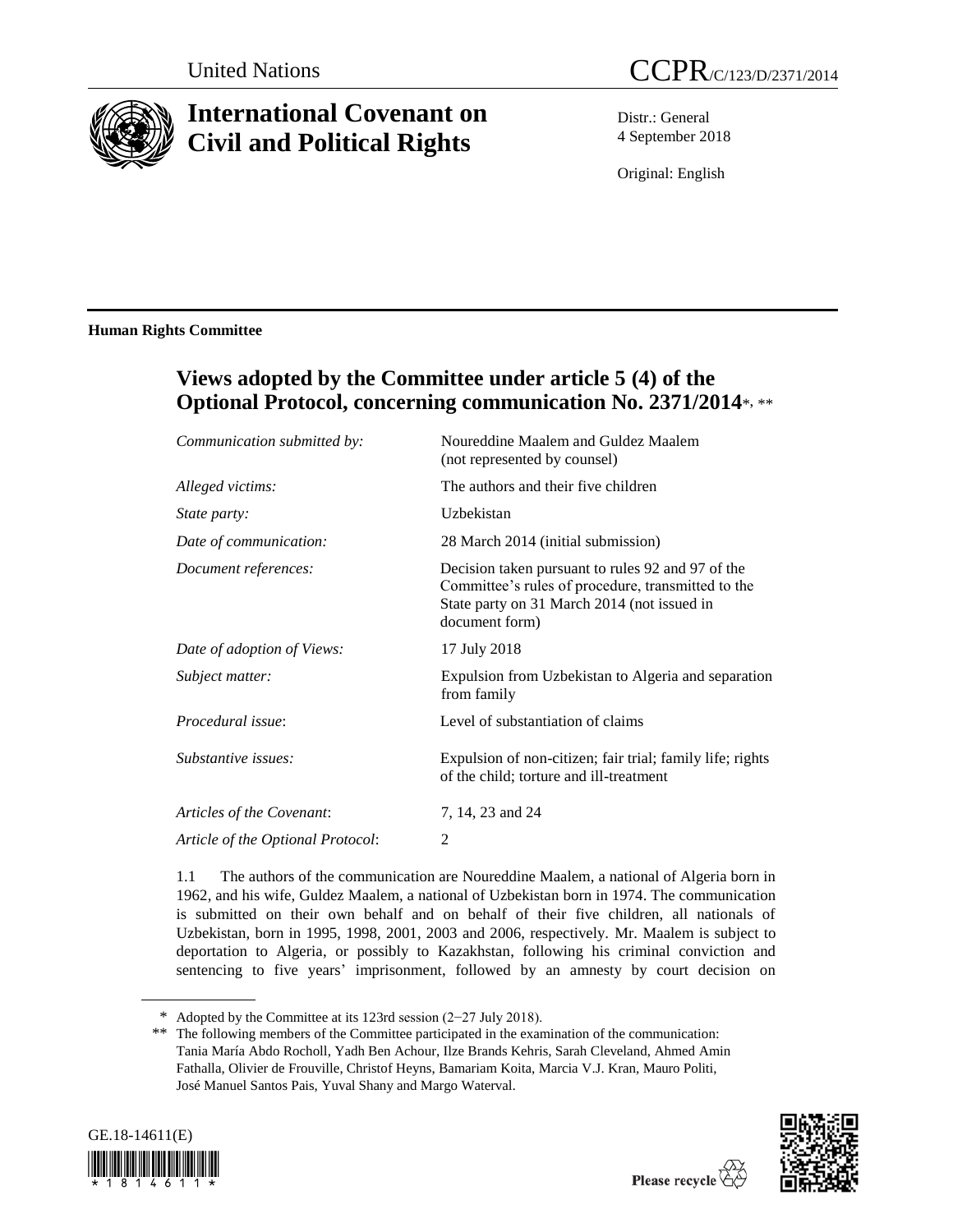24 February 2014. The authors claim that the State party's decision to expel Mr. Maalem permanently from Uzbekistan constitutes a breach of his rights under articles 14, 23 and 24 of the Covenant and of Ms. Maalem's and their children's rights under articles 23 and 24 of the Covenant. Mr. Maalem also raises claims under article 7 of the Covenant. The Optional Protocol entered into force for Uzbekistan on 28 December 1995. The authors are not represented by counsel.

1.2 On 31 March 2014, pursuant to rule 92 of its rules of procedure, the Committee, acting through its Special Rapporteur on new communications and interim measures, requested the State party not to deport Mr. Maalem to Algeria while his case was under consideration by the Committee.

1.3 On 4 June 2017, the Committee, acting through its Special Rapporteur on new communications and interim measures, reminded the State party that the request for interim measures remained in effect.

#### **Factual background**

2.1 Mr. Maalem is a national of Algeria who arrived in Uzbekistan in 1983 as a student and has been living there ever since. He graduated from university, and in 1992 married a citizen of Uzbekistan, Ms. Maalem, with whom he has five children, all born in Tashkent and citizens of Uzbekistan. In 1993, he was issued a residence permit, which was renewed in 2002. However, he never obtained Uzbek citizenship. In early 2009, he was accused of committing a crime under article 135 of the Criminal Code (human trafficking). Mr. Maalem explains that he was unemployed at the material time. In order to earn some money, he was working as a taxi driver, using his own car to take passengers from Tashkent to the official border-crossing checkpoint with Kazakhstan, which is situated 10 km from Tashkent. The police suspected him of being a member of a criminal group trafficking low-skilled workers and sex workers to Kazakhstan. Mr. Maalem claims that he tried to prove his innocence, but was imprisoned and sentenced as the investigators and judges ignored his evidence and arguments. On 19 May 2009, the Yunusabad District Court of the City of Tashkent sentenced him to eight years' imprisonment for human trafficking. On 11 June 2010, the Tashkent City Court upheld the trial court verdict on cassation. Mr. Maalem's subsequent requests for supervisory review were rejected by the Tashkent City Court on 16 August and 12 October 2010. He claims that he was convicted solely on the basis of the testimony of the co-accused, who were influenced by the police to inculpate him. Later, in prison, they confessed to him that they had been told by the police to accuse him. His numerous subsequent requests to the national authorities (the President and Deputy President of the Supreme Court and the Prosecutor General) were rejected or ignored.

2.2 On 24 February 2014, after having served five years of his sentence, Mr. Maalem was granted amnesty by the Tashkent Region Bekabad City Court on the occasion of the twentyfirst anniversary of the adoption of the Constitution. He was released, but had no identification documents as the police had taken his passport, without explanation. Moreover, while he was in prison, in 2011 his passport expired. On an unspecified date, he complained to the police authorities in charge of visa and residence matters, only to find that, together with the decision to grant amnesty, the court had also ordered him expelled from Uzbekistan. Mr. Maalem submits that he was not informed about his expulsion during the court hearing. According to government decree No. 409 of 1996 regulating matters relating to aliens residing in Uzbekistan, persons who commit a crime are expelled after serving their sentence. The decree refers to aliens in general terms, such as tourists or short-term visitors, without specific consideration of particular cases such as that of Mr. Maalem, who had been living in Uzbekistan for 31 years, was married to an Uzbek citizen and had five children, all Uzbek citizens.

2.3 On an unspecified date, Mr. Maalem appealed on cassation against the court decision, arguing that the circumstances of his case should be considered as exceptional and that the administrative regulations contradicted the constitutional provisions on supporting the family unit, the Family Code, the Covenant and the Convention on the Rights of the Child. However,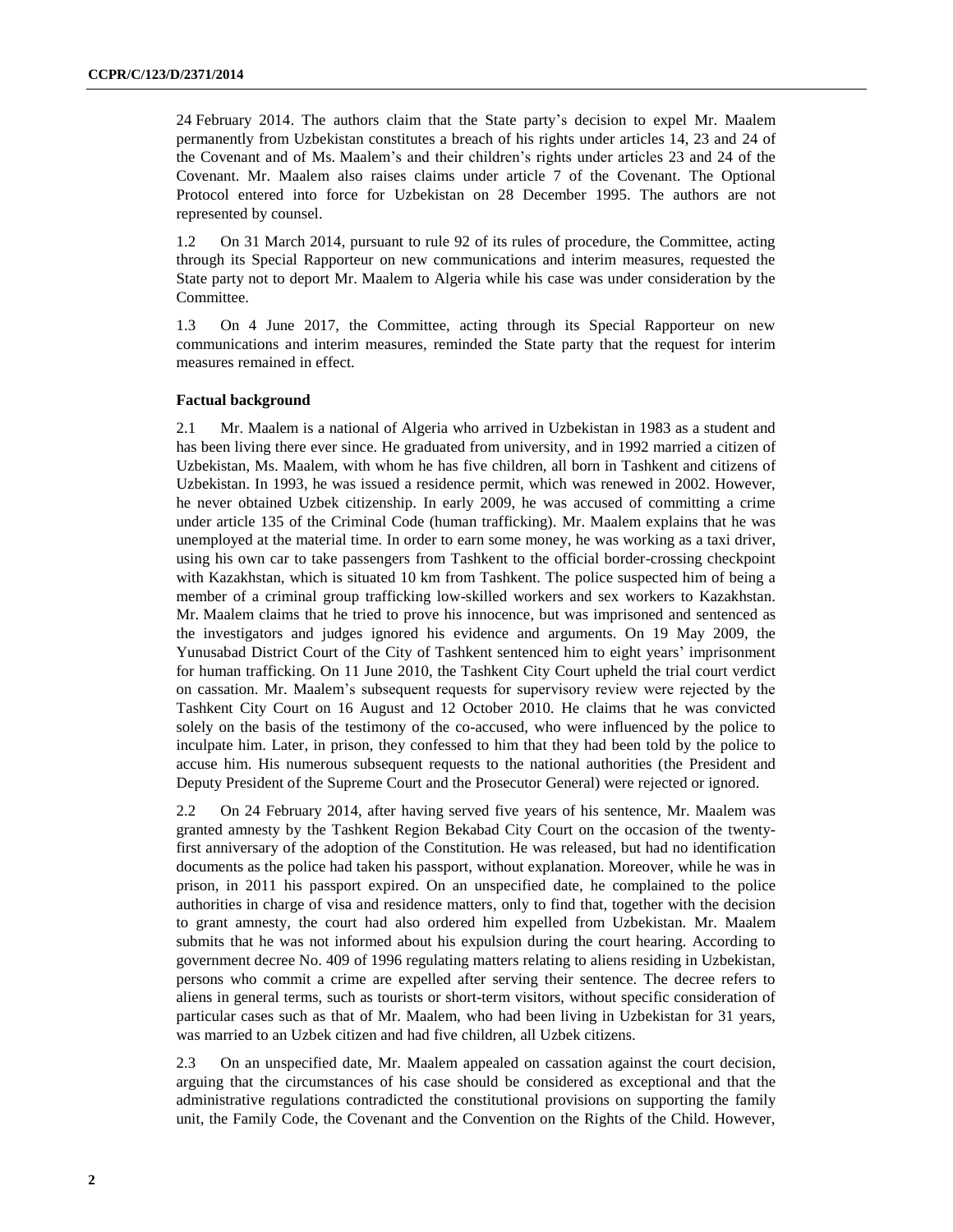on 25 March 2014, the Tashkent Region Appeals Court upheld the Bekabad City Court decision of 24 February. The decision is in force, and Mr. Maalem could be deported from Uzbekistan, and thus permanently separated from his family, at any time. On 8 April and 21 May 2014, Mr. Maalem filed requests for supervisory review with the Supreme Court, which were rejected on 22 May. On 6 June, he filed a request for supervisory review with the President of the Supreme Court, which was rejected on 16 July.

2.4 Although satisfied with the first instance court's decision as regards the amnesty, the authors reiterate that, despite the State party's imperative to expel aliens who have committed a crime on its territory, the State party should have properly assessed the circumstances of their case and should have taken into consideration that Mr. Maalem is not a tourist, has strong ties with the State party, is married to an Uzbek citizen and has five children who are all Uzbek citizens. Moreover, he has always maintained his innocence, claimed he never committed a crime and was never part of a criminal group engaged in human trafficking. In his situation, expulsion effectively means permanent separation from his family. Furthermore, Ms. Maalem and their children, who are not aliens, will nevertheless be affected and will suffer the consequences of Mr. Maalem's expulsion, as they will be separated from their husband and father. The family has managed to maintain a close relationship through the years, including while Mr. Maalem was in prison. The children's psychological well-being, health, overall development and views will be negatively affected by forced separation from their father. According to the authors, in the present case, the State party's regulations on expelling aliens with criminal convictions are in conflict with the constitutional provisions on State support to the family and the Family Code, as well as with articles 23 and 24 of the Covenant. The authors request the Committee to ask the State party to treat their situation as exceptional and partly annul the decision of the court ordering Mr. Maalem's expulsion while upholding the decision in the part relating to the amnesty.

#### **The complaint**

3.1 The authors claim that the State party's decision to expel Mr. Maalem permanently from Uzbekistan constitutes a breach of their and their children's rights under articles 23 and 24 of the Convention. They emphasize that inadequate consideration has been given to their right to a family life with their children. In that connection, the authors also make reference to the Convention on the Rights of the Child. Mr. Maalem's expulsion to Algeria would therefore constitute a violation of his right to family life under article 23 of the Covenant. The authors submit that their children were born in Uzbekistan and are Uzbek citizens. They therefore maintain that the State party has violated their children's rights under articles 23 and 24 of the Covenant by ordering Mr. Maalem's expulsion, as they cannot be expected to follow him to Algeria. Therefore, the family will be effectively and permanently separated, and this will put the well-being of their children at risk.

3.2 Mr. Maalem also claims that his rights under article 14 of the Covenant have been violated as he was not informed that he was also ordered to be expelled from Uzbekistan when he was amnestied; his trial was held partly in Uzbek and partly in the Russian language, while he speaks only Arabic, French and Russian, and the court's decision was delivered only in the Uzbek language.

3.3 In addition, in a subsequent submission, Mr. Maalem claims that he was beaten by police officers and his cellmates in the pretrial detention facility, which raises issues under article 7 of the Covenant.

3.4 At a later stage, in a subsequent submission, Mr. Maalem adds other claims under article 14 concerning alleged breaches of fair trial guarantees by the trial court that sentenced him in 2009.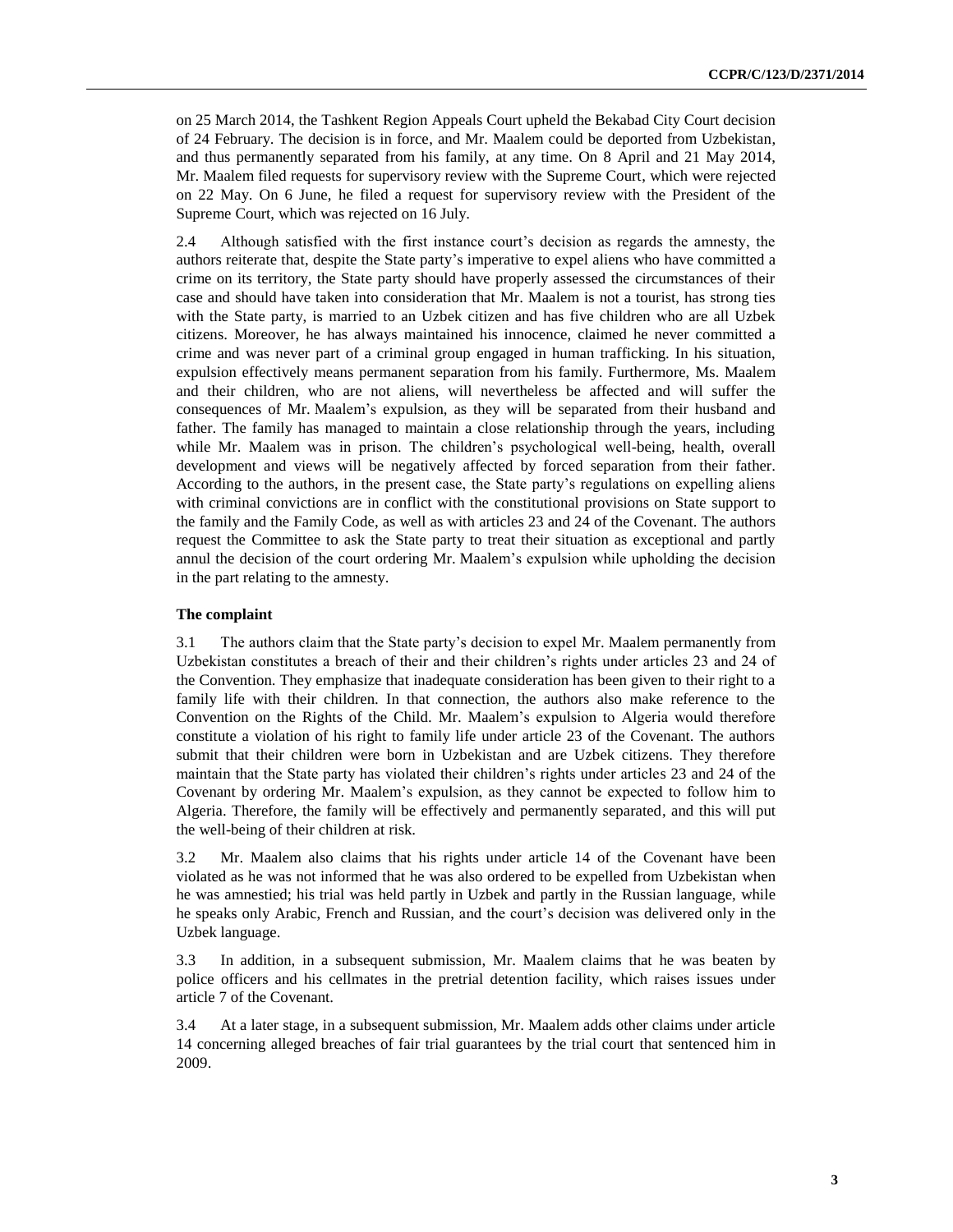#### **State party's observations on admissibility and the merits**

4.1 In its observations dated 20 May 2014, the State party submitted that the communication was without merit. The State party observes that, on 24 February 2014, the Bekabad City Court granted amnesty to Mr. Maalem. It also ruled that he need not serve the remaining 1 year, 8 months and 18 days of his sentence and ordered his expulsion from the country. On 25 March 2014, the Tashkent Regional Court upheld this decision on cassation. Mr. Maalem disagrees with the courts' decisions concerning his expulsion, arguing that they have not considered his family circumstances, in particular, that he has lived in Uzbekistan since 1983, graduated from the university, is married and has five children born in the country.

4.2 The State party maintains that the Senate's decree on the amnesty on the occasion of the twenty-first anniversary of the adoption of the Constitution provides for amnesty to those sentenced to imprisonment (except those who have committed premeditated murders in aggravating circumstances) whose remaining sentences did not exceed two years and six months and whose sentences were in force on the date of the decree's publication. The decree also provides that, after the amnesty, these aliens are to be expelled from the country, in accordance with Cabinet of Ministers resolution No. 408 of 21 November 1996. The State party concludes that the authors' rights under articles 14, 23 and 24 of the Covenant have not been violated and does not consider that the court decisions should be quashed or amended.

#### **Authors' comments on the State party's observations on admissibility and the merits**

5.1 On 29 May 2014, Mr. Maalem submitted that both Ms. Maalem and his lawyer had appealed to the Tashkent Regional Court. The Court reviewed the case and did not find grounds for annulment of the trial court expulsion order. The authors were subsequently represented by another lawyer who advised them that an expulsion order could not be applied to Mr. Maalem, as he had been convicted in 2009, whereas the decree was modified in 2012. At the time of his conviction, the decree did not prescribe obligatory expulsion of an alien who had committed a crime. Therefore, the decree was wrongly applied retroactively to his case, as it made the sanction more severe.

5.2 On 27 March 2016, Mr. Maalem submitted that the rules on the stay of aliens on the territory of Uzbekistan, as adopted by the Cabinet of Ministers in its resolution No. 409, prescribed that aliens who had committed crimes "could be expelled" from Uzbekistan. However, this version was amended by Cabinet of Ministers resolution No. 235 of 7 August 2012, which prescribed mandatory expulsion and a subsequent re-entry ban for all convicted aliens, without exception. Until then, under the earlier version of the rules, those aliens who had lawful grounds to reside in Uzbekistan, such as residence and a residence permit, would not have been subjected to expulsion. Mr. Maalem reiterates that, in 2009, when he was sentenced, the applicable rules were not as severe as the version prescribing mandatory expulsion, which entered into force only on 7 August 2012; therefore, his expulsion is not compatible with articles 23 and 24 of the Covenant as well as with article 3 of the Convention on the Rights of the Child. Moreover, he again maintains his innocence and disagrees with the 2009 trial court verdict. He reports that, on the basis of the decision of the Civil Court of the City of Tashkent, his right to leave the country has been restricted. His residence permit in Uzbekistan has been extended until 2020 as a result of a complaint submitted by Ms. Maalem that, according to the law, while their children are minors and Mr. Maalem has not paid child support, he cannot leave the country without the agreement of his wife. In addition, Mr. Maalem reports that his criminal case has been reopened.

5.3 On 5 April and 4 May 2016, Mr. Maalem reiterated his earlier claims, challenging the legality of his conviction for human trafficking and the subsequent court order to expel him from Uzbekistan. He adds new claims, submitting that, during his pretrial detention, he was beaten by police officers and his cellmates and money was extorted from him. On an unspecified date, he complained to the Tashkent City Prosecutor's Office about this treatment. On 10 June 2010, the Deputy Prosecutor of the City of Tashkent informed him that the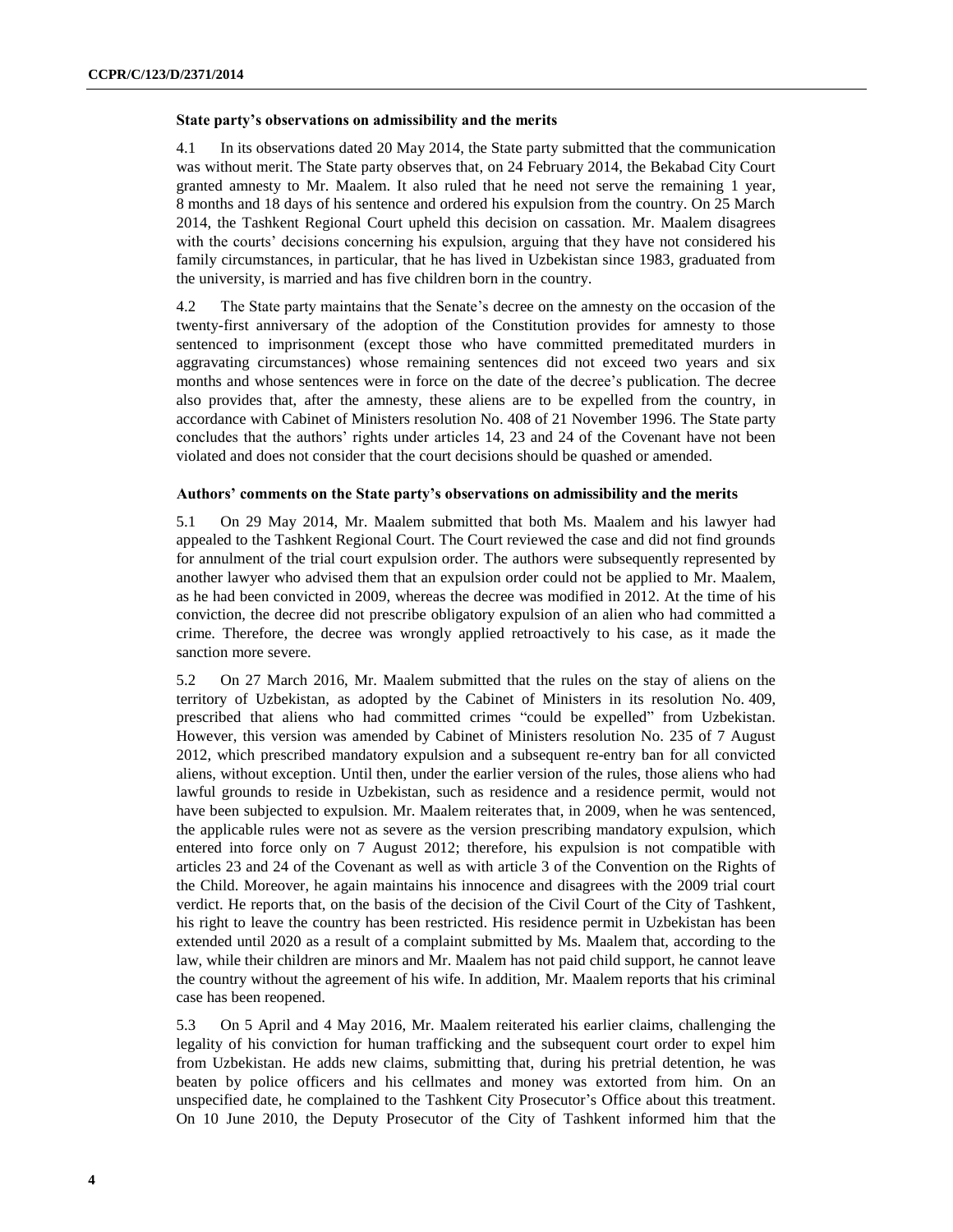documents of the internal investigation had been transmitted to the Yunusabad Prosecution Office for a pre-investigation check. On 14 July, the Yunusabad Prosecution Office refused to initiate criminal proceedings due to the lack of corpus delicti.

#### **State party's additional observations**

6.1 In a submission dated 3 February 2017, the State party reiterated its previous arguments and addressed Mr. Maalem's new allegations. The State party submits that his arguments regarding illegal detention, torture and ill-treatment during the period of detention in institutions UYA 64/21, UYA 64/IZ-1 and UYA 64/IZ-13 were thoroughly studied and have not been confirmed, in view of the absence of facts attesting to the commission of a crime. In the course of the investigation, Mr. Maalem's guilt was fully proven by witnesses' testimonies, face-toface questioning of witnesses and other objective evidence. During the pretrial investigation, no violations of the legal rights and interests of the accused were established.

6.2 Based on the evidence collected in the criminal case, on 19 May 2009, Mr. Maalem was found guilty of committing a crime, stipulated by article 135 (3) (d) of the Criminal Code of Uzbekistan, and he was sentenced to imprisonment for eight years.

6.3 During his detention, no mental or physical pressure was exerted on Mr. Maalem. In the penitentiary institutions of the State party, the necessary measures are taken to prevent any actions aimed at infringing upon the legitimate rights of those detained and those sentenced to imprisonment. Particular attention is paid to human rights, including the prevention of torture and other inhuman treatment. In the event that physical force or other unauthorized treatment is revealed, the guilty persons are disciplined or criminally prosecuted. Following Mr. Maalem's statement that he was beaten at the UYA-64/IZ-1 institution, which is under the control of the Ministry of Internal Affairs, an official investigation was carried out and the Prosecutor's Office of the Yunusabad District of Tashkent carried out a pre-investigation check.

6.4 Mr. Maalem's cellmates did not confirm his beating and the extortion of money, claiming that he was not beaten and no money was extorted from him. The doctors of the institution, A.M. and V.S., explained that he repeatedly complained of back pains, that he had been treated for "back illness" before being taken into custody and that he received appropriate medical assistance in the institution. According to the conclusion of the forensic medical examination, no injuries were found on the body of Mr. Maalem. Evidence supporting the alleged beating has not been established. Based on the results of the investigation, on 10 July 2010, the Prosecutor's Office of the Yunusabad District of Tashkent refused to initiate criminal proceedings, on the basis of article 83 of the Criminal Procedural Code (absence of corpus delicti), and the Tashkent Prosecutor's Office upheld this decision. Mr. Maalem was treated twice in the hospital while in prison for his medical complaints (at the end of 2009 and of 2012) and his general health was satisfactory and stable.

#### **Author's comments on the State party's additional observations**

7. On 17 February 2017, Mr. Maalem reiterated that he disagreed with the trial court verdict against him and claimed that his guilt had not been proven and the accusations against him fabricated. He considers the courts' decisions unlawful and unfair and disagrees with the classification of his crime given by the court. He explains again that he was using his own car to work as a taxi driver and provides a detailed narrative of the events of his alleged crime in 2009. He reiterates his claim that he was beaten while in detention and that his first and second lawyers advised him not to complain. He challenges the outcome of the internal investigation. Mr. Maalem also reiterates his previous arguments with regard to his expulsion from the country.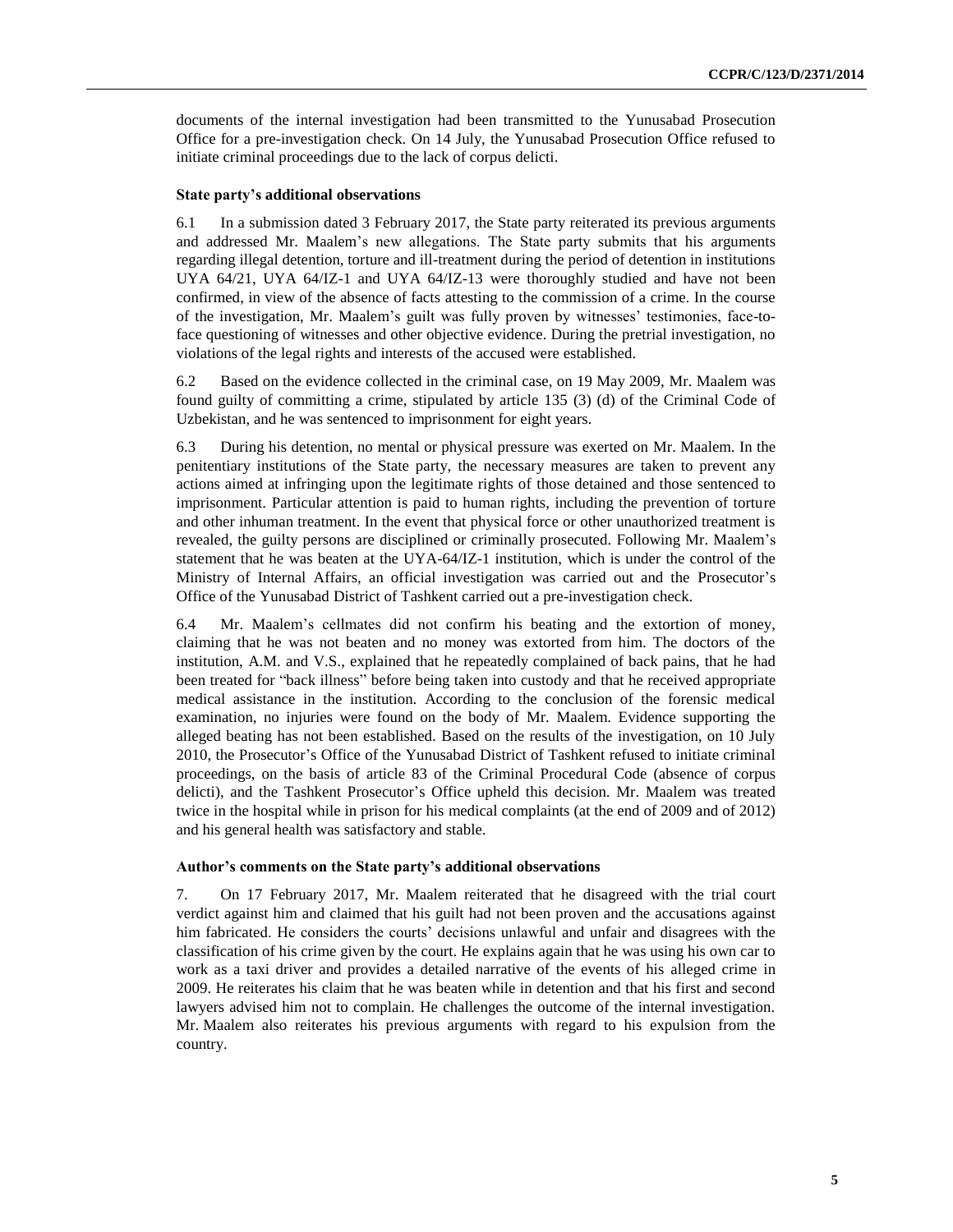#### **Additional observations**

#### *From the State party*

8.1 On 28 April and 10 October 2017, the State party again provided a detailed narrative of the facts of Mr. Maalem's crime, explaining that all procedural steps against him had been taken in the presence of his lawyer and that his guilt was fully proven by the testimony of the co-accused and of the victims who were trafficked, the records/protocols of face-to-face questioning of the co-accused, the questioning of the witnesses and other evidence. In the courtroom, he did not call additional witnesses, nor did he complain of ill-treatment in the course of the pretrial investigation. The shortcomings in the pretrial investigation raised by the author and his counsel in their cassation appeals were examined by the cassation court, which upheld the first instance verdict on 11 June 2010. The State party reiterates that Mr. Maalem was released on 25 February 2014 and that during his detention in the remand prison he was not subjected to any ill-treatment. He was medically examined upon his arrival in the remand prison (full medical examination) and his health was found to be satisfactory.

8.2 In addition, the State party clarifies that, in accordance with the decision of the Tashkent Mirzo-Ulugbek Civil Inter-district Court of 5 May 2014, following Ms. Maalem's claim concerning the payment of child support by Mr. Maalem, the execution of the expulsion decision has been temporarily suspended and his resident permit extended until 17 April 2020.

#### *From the authors*

9.1 On 17 August 2017, Mr. Maalem commented on the State party's additional observations. He reiterates his claims in relation to the criminal proceeding against him, both at the pretrial and at the trial phase. He adds new claims that neither the co-accused nor the witnesses – the women victims of trafficking – "said anything against him" in the courtroom; that the court only took into consideration their earlier testimony given during the pretrial investigation; and that the court denied his and his counsel's motions to hear three additional witnesses.

9.2 He maintains his claim that he was beaten in the remand prison by a police officer and by a cellmate. As regards the forensic medical examination, he rebuts the State party's argument, clarifying that the examination was conducted two years after the beatings had taken place and therefore no traces could have remained, except his headaches.

#### *From the State party*

9.3 On 10 October 2017, the State party repeated its previous submissions regarding the 2009 criminal trial, alleged ill-treatment and expulsion.

#### **Issues and proceedings before the Committee**

#### *Consideration of admissibility*

10.1 Before considering any claims contained in a communication, the Committee must decide, in accordance with rule 93 of its rules of procedure, whether it is admissible under the Optional Protocol.

10.2 The Committee has ascertained, as required under article 5 (2) (a) of the Optional Protocol, that the same matter is not being examined under another procedure of international investigation or settlement.

10.3 The Committee notes the authors' claim that they have exhausted all effective domestic remedies available to them. In the absence of any objection by the State party in that connection, the Committee considers that the requirements of article 5 (2) (b) of the Optional Protocol have been met.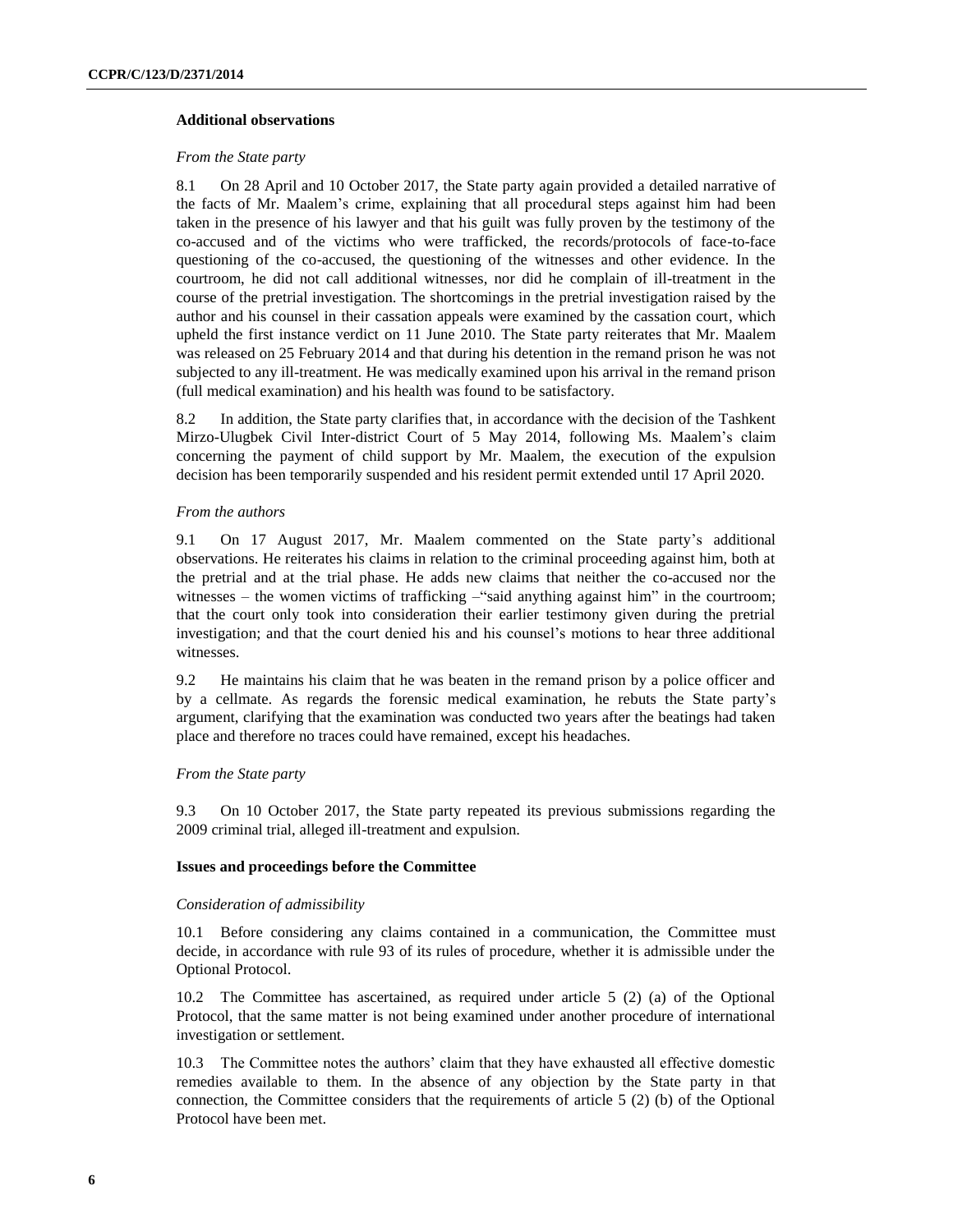10.4 The Committee takes note of Mr. Maalem's allegations of ill-treatment by police officers and cellmates during the pretrial detention with the aim of extracting money and intimidating him. That Mr. Maalem raised this allegation before national authorities, notably with the Prosecutor's Office, is not refuted by the State party. In this regard, the Committee takes note of the State party's argument that an internal investigation took place and on that basis the Prosecutor's Office refused to initiate criminal proceedings for lack of corpus delicti. From the information before it, the Committee is not in a position to conclude that Mr. Maalem was subjected to treatment contrary to article 7 of the Covenant. In the absence of further information from the authors in this respect, the Committee concludes that the allegations under article 7 have not been sufficiently substantiated for purposes of admissibility and declares them inadmissible under article 2 of the Optional Protocol.

10.5 The Committee notes Mr. Maalem's claims under article 14 of the Covenant that fair trial guarantees were breached throughout the criminal proceedings, in particular that he disagrees with the sentence against him and with the court's assessment of the evidence; that his and his lawyer's motions to hear additional witnesses on his behalf were denied; that the court accepted testimonies of the co-accused and the women victims of trafficking given at the pretrial phase, some of which they retracted in the courtroom. The Committee further notes his claims that, during the court hearing of 24 February 2014 when he was granted amnesty, he was not informed about his expulsion from Uzbekistan; and that the hearing was held partly in Uzbek and partly in Russian and the court's decision was delivered only in Uzbek, whereas he speaks only Arabic, French, English and Russian. The Committee notes, however, that there is no record in the file that Mr. Maalem raised this claim before the domestic authorities at the material time. The Committee takes note of the State party's assertions that Mr. Maalem was represented throughout the proceedings by a lawyer of his own choosing and that all procedural steps against him were taken in the presence of his lawyer. Furthermore, his guilt was fully proven by the testimony of the co-accused, the trafficked victims, records and protocols of faceto-face questioning of the co-accused, questioning of witnesses and other evidence. The Committee also notes the State party's clarification that in the courtroom Mr. Maalem did not call additional witnesses, nor did he complain of ill-treatment in the course of the pretrial investigation. Based on the information before it, the Committee considers that the author did not sufficiently develop his claims regarding the right to a fair trial and declares these claims insufficiently substantiated and inadmissible under article 2 of the Optional Protocol.

10.6 The Committee considers that the authors have sufficiently substantiated their remaining claims, raising issues under articles 23 and 24 of the Covenant. It also considers that the authors' claims also raise issues under article 17 of the Covenant. The Committee therefore proceeds with its consideration of the merits.

#### *Consideration of the merits*

11.1 The Committee has considered the communication in the light of all the information submitted to it by the parties, in accordance with article 5 (1) of the Optional Protocol.

11.2 With respect to the claim of a violation of article 23, the Committee observes that to separate Mr. Maalem from his children and the rest of his family in Uzbekistan may give rise to issues under article 17, read in conjunction with article 23 (1), of the Covenant. The Committee reiterates its jurisprudence according to which there may be cases in which a State party's refusal to allow one member of the family to remain in its territory would involve interference in that person's family life. However, the mere fact that one member of the family is entitled to remain in the territory of a State party does not necessarily mean that requiring other members of the family to leave involves such interference.<sup>1</sup>

<sup>1</sup> See *Byahuranga v. Denmark* [\(CCPR/C/82/D/1222/2003\)](https://documents-dds-ny.un.org/doc/UNDOC/DER/G04/450/92/pdf/G0445092.pdf?OpenElement), para. 11.5; *Winata v. Australia* (CCPR/C/72/D/930/2000), para. 7.1; and *Madafferi v. Australia* [\(CCPR/C/81/D/1011/2001\)](https://documents-dds-ny.un.org/doc/UNDOC/DER/G04/435/70/pdf/G0443570.pdf?OpenElement), para. 9.7.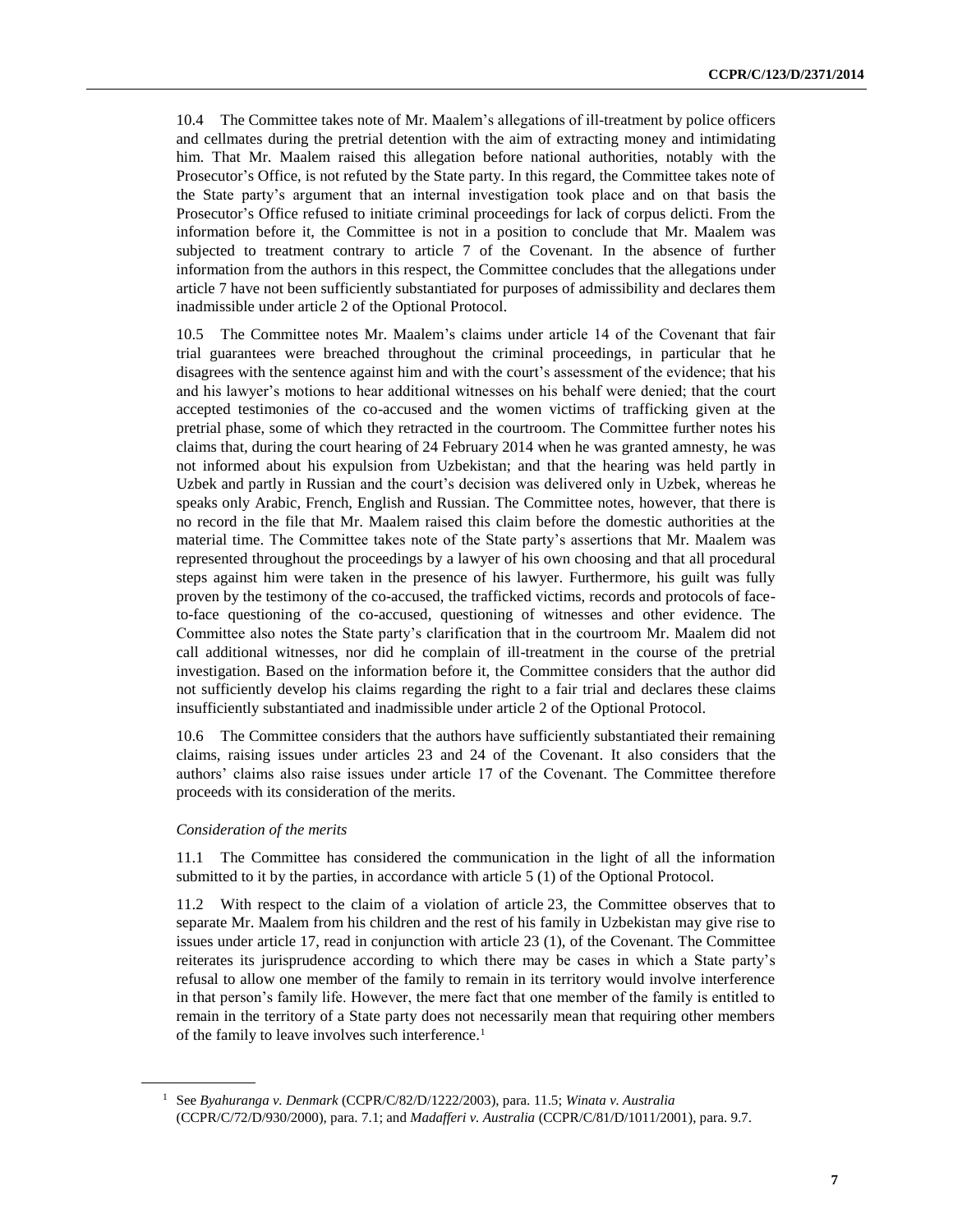11.3 In the present case, the Committee considers that the decision of the State party to expel the father of five children, some of them minors, coupled with a restriction on re-entry into the country, constitutes "interference" with the family, in particular in circumstances in which, as in the present case, substantial changes in family life would follow. In that regard, the Committee observes that, although Mr. Maalem's family life has been subjected to significant restrictions during his incarceration from 2009 to 2014, he has been able to preserve and maintain a close relationship with his family.

11.4 The Committee recalls that the notion of arbitrariness includes elements of inappropriateness, injustice, lack of predictability and due process of  $\text{law},^2$  as well as elements of reasonableness, necessity and proportionality.<sup>3</sup> The Committee also recalls that, in cases in which one part of a family must leave the territory of the State party while the other part would be entitled to remain, the relevant criteria for assessing whether the specific interference with family life can be objectively justified must be considered in the light, on the one hand, of the significance of the State party's reasons for the removal of the person concerned and, on the other hand, of the degree of hardship the family and its members would encounter as a consequence of such removal.<sup>4</sup>

11.5 In the present case, the Committee observes that Mr. Maalem's removal pursued a legitimate objective, which is the consequence of the enforcement of the State party's criminal law. In addition, the State party explained that the decision to expel Mr. Maalem was issued on 24 February 2014 and upheld on cassation on 25 March 2014. The Committee notes that subsequently, on 5 May 2014, the Tashkent Mirzo-Ulugbek Civil Inter-district Court temporarily suspended the execution of the expulsion decision as child support was due to be paid by Mr. Maalem to his minor children, and his residence permit was extended until 17 April 2020. However, the Committee also notes Mr. Maalem's argument that the State party applied retroactively to his case a more severe and restrictive version of the regulation providing for mandatory expulsion and a subsequent re-entry ban, which allows no exception, rather than an earlier version of the regulation under which convicted aliens who had lawful grounds to reside in the State party would not automatically be subjected to expulsion.

11.6 The Committee notes that the State party justifies Mr. Maalem's removal from the country by the fact that he was convicted of the offence of human trafficking and subsequently granted amnesty, which leads automatically, without exception, to the expulsion of aliens who have been lawfully residing in Uzbekistan. Furthermore, the State party is of the view that the expulsion decision is fully in line with domestic legislation and serves a legitimate State interest. However, it is to be noted that Mr. Maalem has served his sentence and that there is no evidence that he constitutes a security problem for the State party. The Committee takes note of the authors' argument that their children cannot be expected to follow their father to Algeria, as they are Uzbek nationals and have no ties with that country. The Committee also notes that if Mr. Maalem were to be deported to Algeria – a country that he left more than 30 years ago – the nature and quality of his family relationships could not be adequately maintained through regular visits, due to the re-entry restrictions imposed on him.

11.7 The Committee recalls the principle that, in all decisions affecting children, the child's best interests shall be the primary consideration. The Committee considers that the State party failed to give primary consideration to the best interests of the authors' children in the present case and that, as a result, its interference with the authors' family life and the ensuing insufficient protection afforded to the family generated excessive hardship for the authors and their children. The issuance of an expulsion order against Mr. Maalem presented the authors with the choice of leaving the State party as a family unit, and exposing their children to unforeseen challenges, or breaking up the family unit. Either alternative confronting the family

<sup>2</sup> See *Ilyasov v. Kazakhstan* (CCPR/C/111/D/2009/2010), para. 7.4.

<sup>&</sup>lt;sup>3</sup> See general comment No. 35 (2014) on liberty and security of person, para. 12.

<sup>4</sup> See *Madafferi v. Australia*, para. 9.8; and *D.T. v. Canada* (CCPR/C/117/D/2081/2011), para. 7.6.